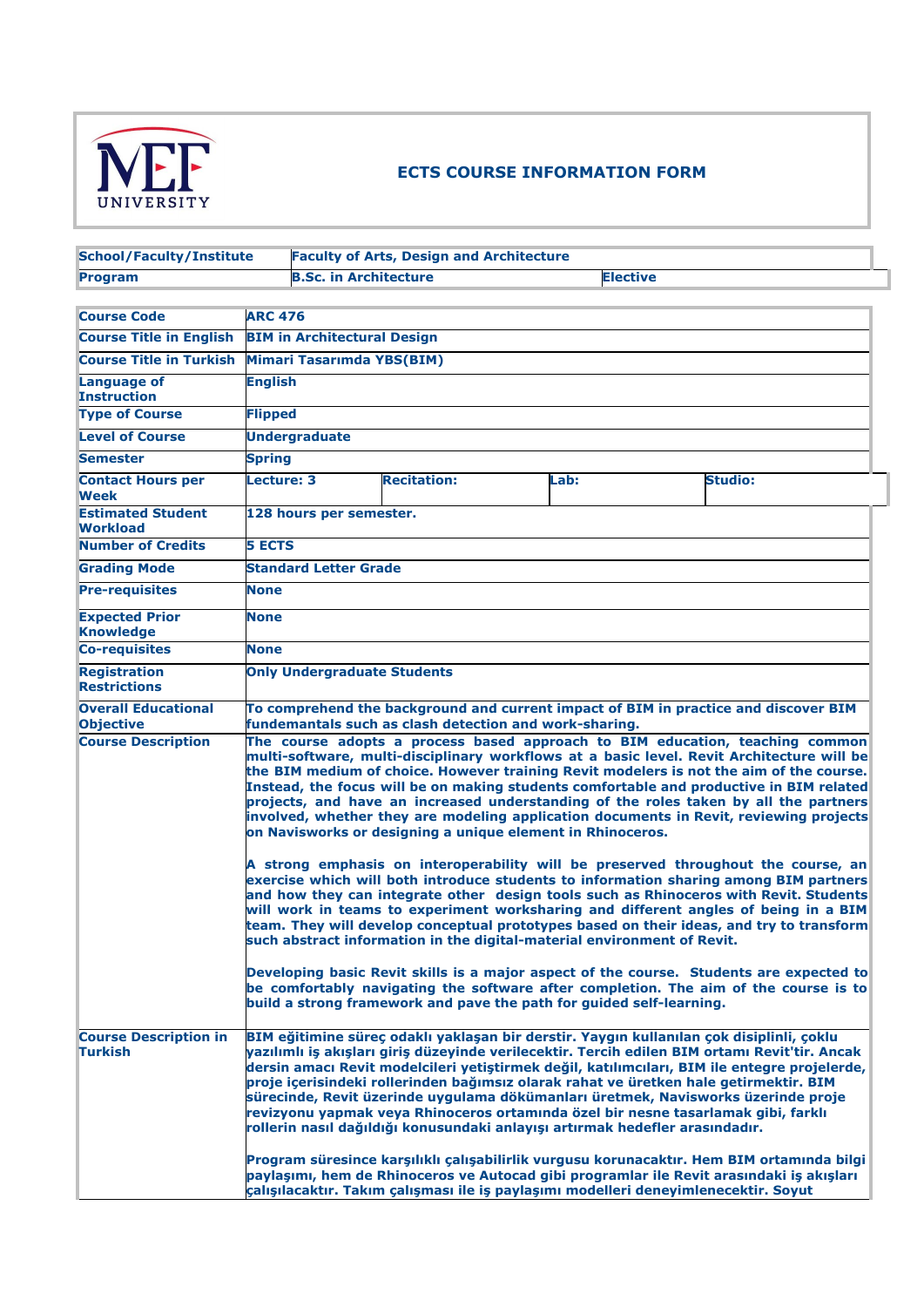|                        | tasarım girdilerini, sayısal ve malzeme verilerini içeren BIM ortamına dönüştürme süreci<br>calışılacaktır.                                                                                                   |
|------------------------|---------------------------------------------------------------------------------------------------------------------------------------------------------------------------------------------------------------|
|                        | Giris seviyesinde Revit öğrenmek dersin amaçlarından biridir. Katılımcıların programın<br>çalışma biçimlerine hakim olması hedeflenmektedir. Temel amaç BIM için gelişime açık<br>bir altyapı kazandırmaktır. |
| <b>Course Learning</b> | 1. comprehend BIM in it's theorical, historical and economical entirety;                                                                                                                                      |
| <b>Outcomes and</b>    | 2. use Revit at an introductory level;                                                                                                                                                                        |
| <b>Competences</b>     | 3. integrate Revit with Rhinoceros and Autocad;                                                                                                                                                               |
|                        | 4. work in teams in BIM through common workflows.                                                                                                                                                             |

**Relation to Program Outcomes and Competences: N=None S=Supportive H=Highly Related**

| <b>Program Outcomes and Competences</b>                                                                                                                                                                                                                                                                      | Level | <b>Assessed by</b>          |
|--------------------------------------------------------------------------------------------------------------------------------------------------------------------------------------------------------------------------------------------------------------------------------------------------------------|-------|-----------------------------|
|                                                                                                                                                                                                                                                                                                              | N/S/H | Reviews, HW,<br>Assignment. |
| 1. Ability to read, write and speak effectively in Turkish and English, equivalent to<br>a B2 European Language Passport Level in English.                                                                                                                                                                   | н     |                             |
| 2. Ability to question and interpret ideas considering diverse points of view; gather<br>and use data, develop concepts related to people, places and the environment,<br>and make individual decisions.                                                                                                     | н     |                             |
| 3. Ability to use appropriate graphical methods including freehand and digital<br>drawing techniques, (ECDL advanced) in order to develop ideas in addition to<br>communicate the process of design.                                                                                                         | н.    |                             |
| 4. Ability to use fundamental principles of architectural design considering the<br>place, climate, people, society as factors, and simultaneously express present<br>principles in relevant precedents.                                                                                                     | N     |                             |
| 5. Understanding of architectural principles belonging to global and local cultures<br>shaped by the climatic, technological, socioeconomic, cultural factors, in addition<br>to principles of historic preservation while developing architectural and urban<br>design projects.                            | N     |                             |
| 6. Understanding the theories and methods used to describe the relationship<br>between human behavior and physical environment; and concurrently<br>understanding different needs, values, behavioral norms, social and spatial<br>patterns of different cultures.                                           | N     |                             |
| 7. Ability to apply various stages of design processes considering the client and<br>user needs, which include space and equipment requirements besides site<br>conditions and relevant laws and standards.                                                                                                  | Η     |                             |
| 8. Understanding the role of applied research in determining function, form and<br>systems and their impact on human conditions and behavior.                                                                                                                                                                | S     |                             |
| 9. Understanding of the basic principles of static and dynamic structural behavior<br>that withstand gravity and lateral forces, in addition to the evolution and<br>applications of structural systems.                                                                                                     | S     |                             |
| 10. Ability to apply the principles of sustainability in architectural and urban design<br>projects that aim to preserve the natural and historic resources and provide<br>healthful environments.                                                                                                           | S     |                             |
| 11. Ability to apply the fundamental principles of building and safety systems such<br>as mechanical, electrical, fire prevention, vertical circulation additionally to<br>principles of accessibility into the design of buildings.                                                                         | S     |                             |
| 12. Understanding the basic principles in the selection of materials, products,<br>components and assemblies, based on their characteristics together with their<br>performance, including their environmental impact and reuse possibilities.                                                               | Η     |                             |
| 13. Ability to produce a comprehensive architectural project from the schematic<br>design phase to design development phase, while integrating structural systems,<br>life safety and sustainability principles.                                                                                             | н     |                             |
| 14. Understanding the principles of environmental systems such as energy<br>preservation, active and passive heating and cooling systems, air quality, solar<br>orientation, day lighting and artificial illumination, and acoustics; in addition to the<br>use of appropriate performance assessment tools. | S     |                             |
| 15. Ability to choose appropriate materials, products and components in the<br>implementation of design building envelope systems.                                                                                                                                                                           | S     |                             |
| 16. Ability to understand the principles and concepts of different fields in<br>multidisciplinary design processes and the ability to work in collaboration with<br>others as a member of the design team.                                                                                                   | н     |                             |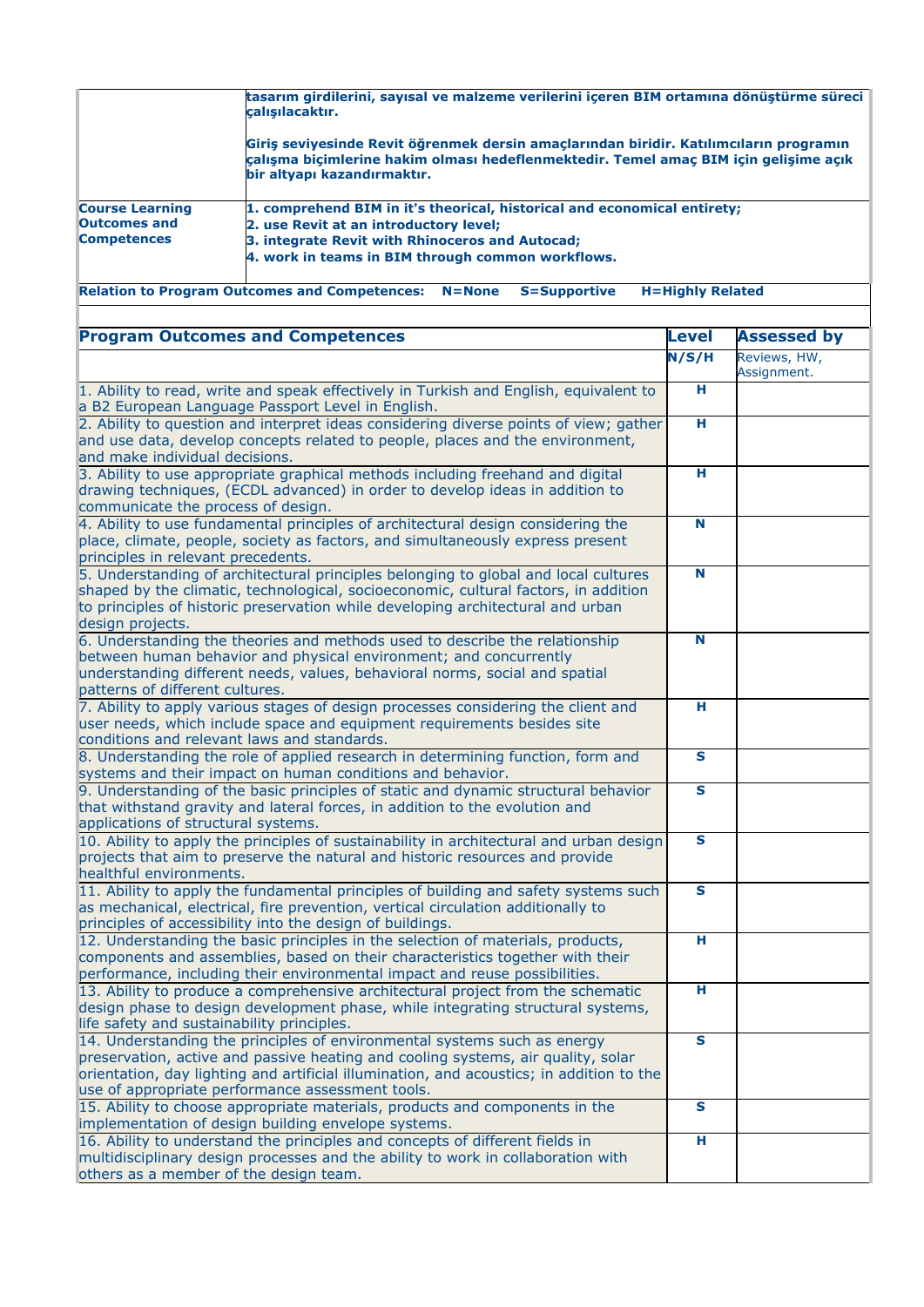| issues of the society.                 |                                                                                                                                                                                                                                                                                                                                                                                                                                                                                                                                                                                                                                | 17. Understanding the responsibility of the architect to organize and lead design<br>and construction processes considering the environmental, social and aesthetic                                                                                                     | н  |  |  |  |  |
|----------------------------------------|--------------------------------------------------------------------------------------------------------------------------------------------------------------------------------------------------------------------------------------------------------------------------------------------------------------------------------------------------------------------------------------------------------------------------------------------------------------------------------------------------------------------------------------------------------------------------------------------------------------------------------|-------------------------------------------------------------------------------------------------------------------------------------------------------------------------------------------------------------------------------------------------------------------------|----|--|--|--|--|
| rights.                                |                                                                                                                                                                                                                                                                                                                                                                                                                                                                                                                                                                                                                                | 18. Understanding the legal to responsibilities of the architect of the architect<br>effecting the design and construction of a building such as public health and<br>safety; accessibility, preservation, building codes and regulations as well as user               | н. |  |  |  |  |
| the well being of the society.         |                                                                                                                                                                                                                                                                                                                                                                                                                                                                                                                                                                                                                                | 19. Ability to understand the ethical issues involved in the design and construction<br>of buildings and provide services for the benefit of the society. In addition to the<br>ability to act with social responsibility in global and local scales that contribute to | N  |  |  |  |  |
| management, mediation and arbitration. |                                                                                                                                                                                                                                                                                                                                                                                                                                                                                                                                                                                                                                | 20. Understanding the methods for competing for commissions, selecting<br>consultants and assembling teams, recommending project delivery methods, which<br>involve financial management and business planning, time management, risk                                   | н. |  |  |  |  |
| <b>Prepared by and Date</b>            | <b>İrem Korkmaz 11.03.2020</b>                                                                                                                                                                                                                                                                                                                                                                                                                                                                                                                                                                                                 |                                                                                                                                                                                                                                                                         |    |  |  |  |  |
|                                        |                                                                                                                                                                                                                                                                                                                                                                                                                                                                                                                                                                                                                                |                                                                                                                                                                                                                                                                         |    |  |  |  |  |
| <b>Semester</b>                        | <b>Spring 2019-2020</b>                                                                                                                                                                                                                                                                                                                                                                                                                                                                                                                                                                                                        |                                                                                                                                                                                                                                                                         |    |  |  |  |  |
|                                        |                                                                                                                                                                                                                                                                                                                                                                                                                                                                                                                                                                                                                                |                                                                                                                                                                                                                                                                         |    |  |  |  |  |
| <b>Name of Instructor</b>              | Abdulkadir Eren Öztürk                                                                                                                                                                                                                                                                                                                                                                                                                                                                                                                                                                                                         |                                                                                                                                                                                                                                                                         |    |  |  |  |  |
| <b>Course Contents</b>                 | Week                                                                                                                                                                                                                                                                                                                                                                                                                                                                                                                                                                                                                           | Topic                                                                                                                                                                                                                                                                   |    |  |  |  |  |
|                                        | 1.                                                                                                                                                                                                                                                                                                                                                                                                                                                                                                                                                                                                                             | Roadmap of the course + discussion: what is BIM                                                                                                                                                                                                                         |    |  |  |  |  |
|                                        | 2.                                                                                                                                                                                                                                                                                                                                                                                                                                                                                                                                                                                                                             | Phases of a BIM project and how it differs from other common processes                                                                                                                                                                                                  |    |  |  |  |  |
|                                        | 3.                                                                                                                                                                                                                                                                                                                                                                                                                                                                                                                                                                                                                             | <b>Revit Control Board and Revit fundemantals</b>                                                                                                                                                                                                                       |    |  |  |  |  |
|                                        | 4.                                                                                                                                                                                                                                                                                                                                                                                                                                                                                                                                                                                                                             | Mass modeling, plans, sections, elevations                                                                                                                                                                                                                              |    |  |  |  |  |
|                                        | 5.                                                                                                                                                                                                                                                                                                                                                                                                                                                                                                                                                                                                                             | Interoperability discussion: What are BIM software, when are software<br>BIM.                                                                                                                                                                                           |    |  |  |  |  |
|                                        | 6.                                                                                                                                                                                                                                                                                                                                                                                                                                                                                                                                                                                                                             | <b>Rhinoceros to Revit workflow excercise</b>                                                                                                                                                                                                                           |    |  |  |  |  |
|                                        | 7.                                                                                                                                                                                                                                                                                                                                                                                                                                                                                                                                                                                                                             | <b>Revit library and families</b>                                                                                                                                                                                                                                       |    |  |  |  |  |
|                                        | 8.                                                                                                                                                                                                                                                                                                                                                                                                                                                                                                                                                                                                                             | <b>Revit walls and floor slabs</b>                                                                                                                                                                                                                                      |    |  |  |  |  |
|                                        | 9.                                                                                                                                                                                                                                                                                                                                                                                                                                                                                                                                                                                                                             | <b>Revit windows and doors</b>                                                                                                                                                                                                                                          |    |  |  |  |  |
|                                        | 10.                                                                                                                                                                                                                                                                                                                                                                                                                                                                                                                                                                                                                            |                                                                                                                                                                                                                                                                         |    |  |  |  |  |
|                                        |                                                                                                                                                                                                                                                                                                                                                                                                                                                                                                                                                                                                                                | <b>Floorplans</b>                                                                                                                                                                                                                                                       |    |  |  |  |  |
|                                        | 11.                                                                                                                                                                                                                                                                                                                                                                                                                                                                                                                                                                                                                            | <b>Documentation: Annotation and sheets</b>                                                                                                                                                                                                                             |    |  |  |  |  |
|                                        | 12.                                                                                                                                                                                                                                                                                                                                                                                                                                                                                                                                                                                                                            | Worksharing fundemantals among architects and other disciplines,<br><b>Navisworks control board</b>                                                                                                                                                                     |    |  |  |  |  |
|                                        | 13.                                                                                                                                                                                                                                                                                                                                                                                                                                                                                                                                                                                                                            | <b>Autocad-Rhinoceros-Revit workflow exercise</b>                                                                                                                                                                                                                       |    |  |  |  |  |
|                                        | 14.                                                                                                                                                                                                                                                                                                                                                                                                                                                                                                                                                                                                                            | Team work exercise                                                                                                                                                                                                                                                      |    |  |  |  |  |
|                                        | 15.                                                                                                                                                                                                                                                                                                                                                                                                                                                                                                                                                                                                                            | <b>Final Assessment</b>                                                                                                                                                                                                                                                 |    |  |  |  |  |
|                                        | 16.                                                                                                                                                                                                                                                                                                                                                                                                                                                                                                                                                                                                                            | <b>Final Assessment</b>                                                                                                                                                                                                                                                 |    |  |  |  |  |
|                                        | <b>Required/Recommende Recommended Reading:</b>                                                                                                                                                                                                                                                                                                                                                                                                                                                                                                                                                                                |                                                                                                                                                                                                                                                                         |    |  |  |  |  |
| d                                      |                                                                                                                                                                                                                                                                                                                                                                                                                                                                                                                                                                                                                                |                                                                                                                                                                                                                                                                         |    |  |  |  |  |
| <b>Readings</b>                        | BIM and Integrated Design: Strategies for Architectural Practice, Randy Deutsch 2011.                                                                                                                                                                                                                                                                                                                                                                                                                                                                                                                                          |                                                                                                                                                                                                                                                                         |    |  |  |  |  |
|                                        | BIM Design: Realising the Creative Potential of Building Information Modelling, AD,<br><b>Richard Garber.</b>                                                                                                                                                                                                                                                                                                                                                                                                                                                                                                                  |                                                                                                                                                                                                                                                                         |    |  |  |  |  |
|                                        | The Impact of Building Information Modelling, Ray Crotty.<br><b>BIM Handbook: A Guide to Building Information Modeling for Owners, Designers,</b><br>Engineers, Contractors, and Facility Managers, R. Sacks, C. Eastman, G. Lee, P.M.<br>Teicholz 2008.                                                                                                                                                                                                                                                                                                                                                                       |                                                                                                                                                                                                                                                                         |    |  |  |  |  |
|                                        |                                                                                                                                                                                                                                                                                                                                                                                                                                                                                                                                                                                                                                |                                                                                                                                                                                                                                                                         |    |  |  |  |  |
| <b>Teaching Methods</b>                | BIM in Architectural Design has a process based approach to teaching.<br>Lectures and discussions will take place to build a framework for BIM in general, and<br>basic exercises will be used to demonstrate discussed issues. This theorical work is<br>necessary for every beginner in the field of BIM to eliminate common misconceptions<br>and getting familiar with unique aspects, processes and challenges of BIM projects.<br>Difference in representation of information in abstract design tools and BIM will be<br>experienced. Model preparing, importing and exporting among these programs will be<br>learned. |                                                                                                                                                                                                                                                                         |    |  |  |  |  |